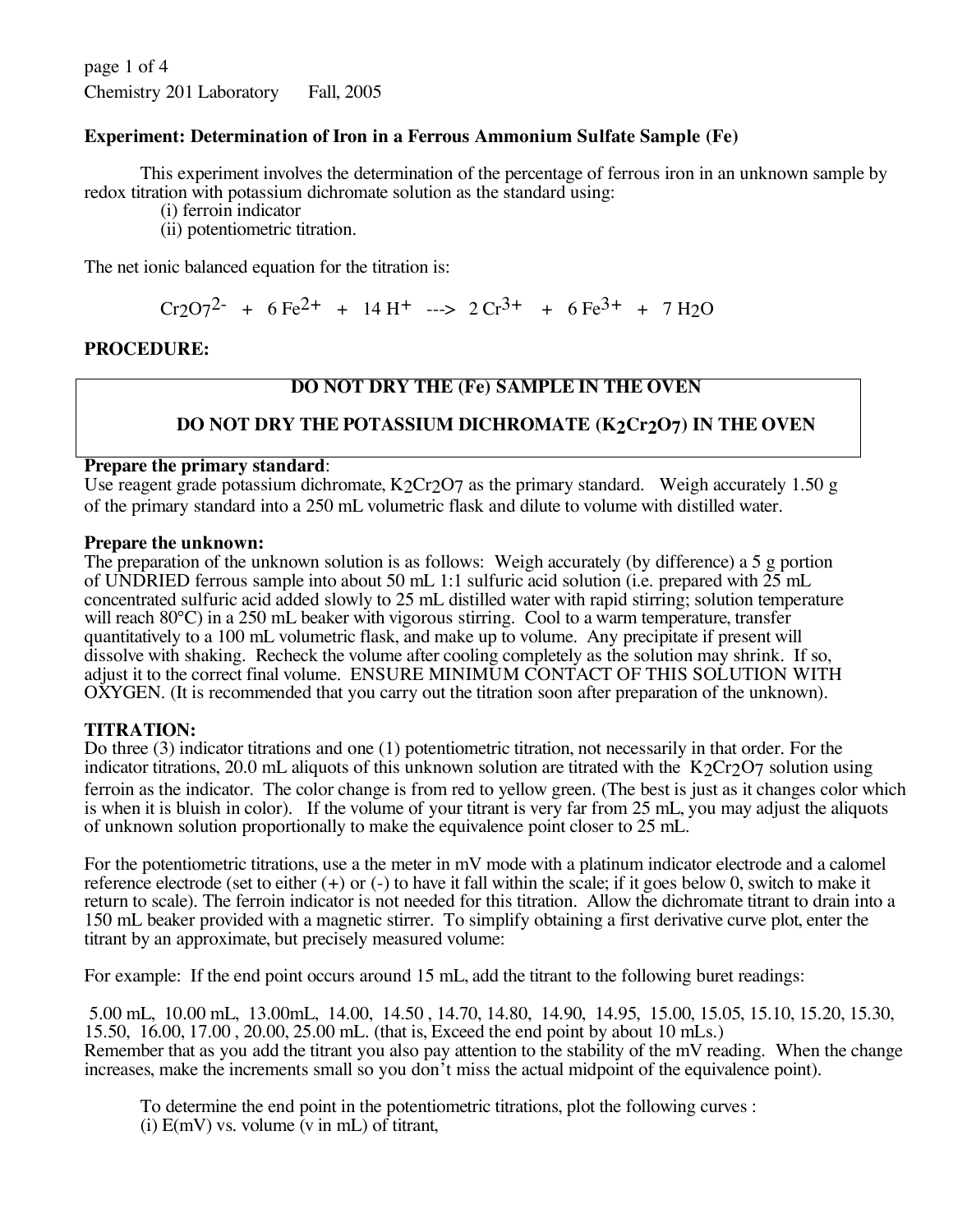page 2 of 4

(ii)  $\Delta E/\Delta v$  (mV/mL) vs. average v (mL).

Determine the end point from the latter (first derivative) curve. Compare the results of the two experiments.

Supplementary appendix:

DERIVATIVES OF CURVES:

Acid-base, gravimetric, redox and complexometric titrations usually yield logarithmic curves in plots of the appropriate parameters versus volume of titrant added. (Note: pH and mV are examples of parameters which are logarithmic.). Sometimes, it is difficult to discern the endpoint of the titration, and it is useful to plot the firstderivative value versus the average volume because at the endpoint a sharp change of direction occurs. The tables below show the calculations needed to determine the first and second derivatives for raw data containing a set of mL vs mV. It is recommended that the calculations be done by computer using programs such as Excel.

|                                  | Table 1: First Derivative |                 |                   |                 |                               |                      |  |  |
|----------------------------------|---------------------------|-----------------|-------------------|-----------------|-------------------------------|----------------------|--|--|
| Point                            | $V_i$ (mL)                | $mV_i$          | $\Delta V^*$ (mL) | $\Delta mV$     | $\Delta m V/\Delta V$<br>(mL) | $V_{\text{ave}}(mL)$ |  |  |
|                                  |                           | mV <sub>1</sub> |                   |                 |                               |                      |  |  |
|                                  | v 2                       | $mV_2$          | $V \gamma$ -      | $mV_2$ - $mV_1$ | $(mV_2 - mV_1)/(V_2 - V_1)$   | $(V_2 + V_1)/2$      |  |  |
|                                  | $V_3$                     | $mV_3$          | $V_2 - V_2$       | $mV_3$ - $mV_2$ | $(mV_3 - mV_2)/(V_3 - V_2)$   | $(V_3 + V_2)/2$      |  |  |
|                                  | VД                        | $mV_4$          | V <sub>3</sub>    | $mV_4$ - $mV_3$ | $(mV_4 - mV_3)/(V_4 - V_3)$   | $(y_4 + y_3)/2$      |  |  |
| $\cdots$                         |                           |                 |                   |                 |                               |                      |  |  |
| $66 \times 22$<br>$-$ difference |                           |                 |                   |                 |                               |                      |  |  |

 $* " = difference"$ 

A second-derivative curve of a log plot, i.e.  $\Delta^2$ mV/ $\Delta$ V<sup>2</sup> versus average volume, V<sub>ave</sub>, yields an even more accurate plot than the first-derivative curve because a transverse line across the volume axis is obtained at the endpoint. (This is optional).

|                                                                                                                                    | $1$ avic $2$ . Second Denvalve |                 |                             |                                          |                                             |                       |  |  |  |
|------------------------------------------------------------------------------------------------------------------------------------|--------------------------------|-----------------|-----------------------------|------------------------------------------|---------------------------------------------|-----------------------|--|--|--|
| Point                                                                                                                              |                                | $mV_i$          | $\overline{\Delta}V^*$ (mL) | $\Delta m V/\Delta V$ (mL) <sup>-1</sup> | $\Delta^2$ mV/ $\Delta$ V <sup>2</sup> (mL) | $v_{\text{ave}}$ (mL) |  |  |  |
|                                                                                                                                    |                                | mV              |                             |                                          |                                             |                       |  |  |  |
|                                                                                                                                    | V 2                            | $mV_2$          | $V_2 - V_1$                 | $mV'_{2}$                                | ---                                         | $(V_2 + V_1)/2$       |  |  |  |
|                                                                                                                                    |                                |                 |                             | $=(\frac{mV_2-mV_1}{mV_1})$              |                                             |                       |  |  |  |
|                                                                                                                                    |                                |                 |                             | $(V_2 - V_1)$                            |                                             |                       |  |  |  |
|                                                                                                                                    | V 2                            | mv <sub>3</sub> | $V_3 - V_2$                 | $mV'$ 3                                  | $(mV'_{3} - mV'_{2})/(V_{3} - V_{2})$       | $V_3 + V_2$ //2       |  |  |  |
|                                                                                                                                    | V 1                            | mV <sub>4</sub> | $V_A - V_3$                 | $mv^2$                                   | $(mV'_{4} - mV'_{3})/(V_{4} - V_{3})$       | $V_4 + V_3$ /2        |  |  |  |
| $\cdots$                                                                                                                           |                                |                 |                             |                                          |                                             |                       |  |  |  |
| $\frac{1}{16}$ $\frac{1}{16}$ $\frac{1}{12}$<br>$\frac{1}{16}$ $\frac{1}{16}$ $\frac{1}{16}$ = first derivative<br>$=$ difference, |                                |                 |                             |                                          |                                             |                       |  |  |  |

Table 2 : Second Derivative

**Discarding Waste**: dichromate  $(Cr_2O_7^2)$  is toxic to the environment. After the experiment, excess  $K_2Cr_2O_7$  and the analyte are to be discarded in the designated waste bottles located on the reagent bench.

Concentrated sulfuric acid waste must be placed in the plastic, labeled acid waste container under the acid fume hood. (Alternatively, it may be neutralized with sodium bicarbonate safety solution) Please ask the instructor or TA if you have any questions.

CALCULATING % Fe in the unknown sample: We note that the 2 half reactions are: a)  $Fe^{2+}$  -->  $Fe^{3+}$  +  $e^{-}$ b)  $Cr_2O_7^{2-} + 6 e^- \rightarrow 2 Cr^{3+}$  (unbalanced)

Since at the equivalence point, # equivalents of  $\text{Fe}^{2+} = \text{\#}$  equivalents of  $\text{Cr}_2\text{O}_7^2$ ,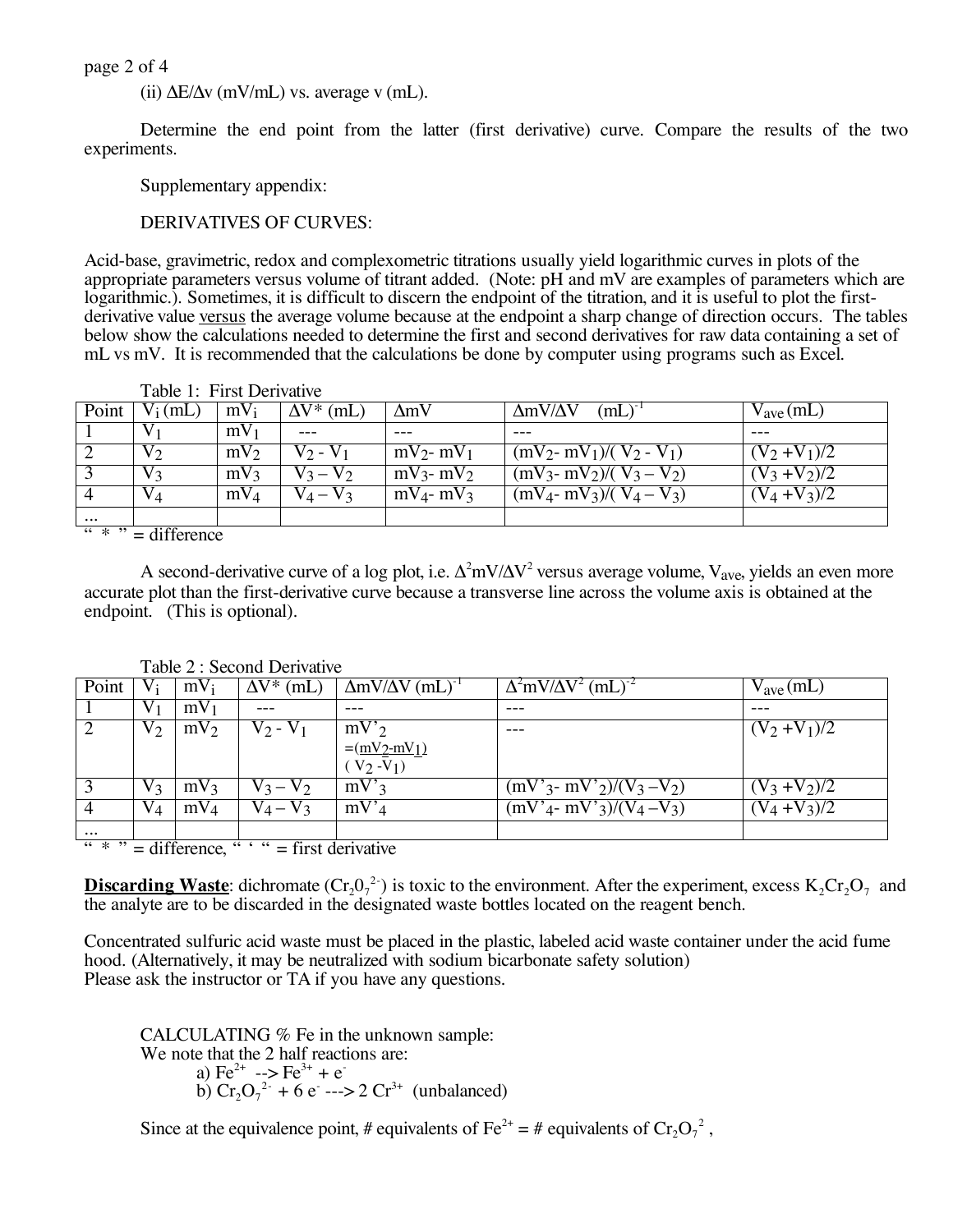page 3 of 4

we can therefore write: (#moles of Fe<sup>2+</sup>) = 6 x (# moles of  $Cr_2O_7^2$ )

$$
M_{Fe2+}V_{Fe2+} = 6M_{Cr2O7}V_{Cr2O7}
$$

(alternatively, some write:  $N_{Fe2+}V_{Fe2+} = N_{Cr2O7}V_{Cr2O7}$  where N = normality = #gram equiv x molarity. In the case of a redox reactant that transfers n electrons, the normality  $= n \times$  molarity).

and: %Fe = 
$$
\frac{gFex10\%}{gore} = \frac{molFe(558\sqrt{mol})}{gore}x10\%
$$

FURTHER READING:

- 1. R. B. Dean and W. J. Dixon, Anal. Chem., 23, 636 (1951)
- 2. W. J. Dixon, Ann. Math. Stat., 22, 68 (1951)
- 3. J. S. Fritz and G. H. Schenk, Jr., "Quantitative Analytical Chemistry" 4<sup>th</sup> Ed., Allyn and Bacon, Boston (1979)
- 4. L. Meites, ed., "Handbook of Analytical Chemistry". McGraw-Hill, N.Y. (1963).